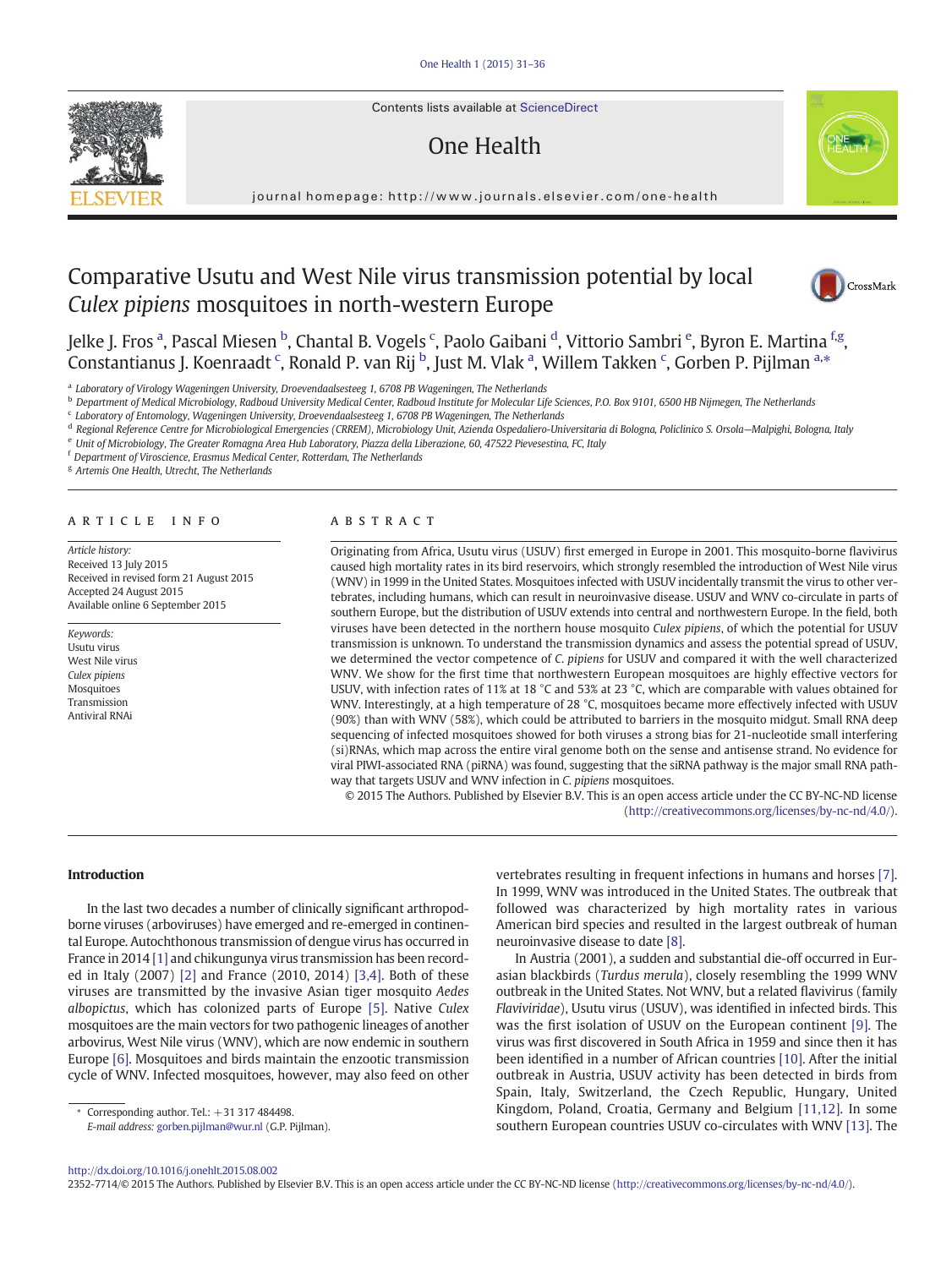high mortality in a large number of avian species enabled the spread of USUV to be monitored via the surveillance of dead birds [\[14\]](#page-4-0). Most of the USUV-positive bird species were blackbirds (T. merula), which belong to the same genus as the suspected WNV reservoir in the United States, the American robin (Turdus migratorius) [\[15\].](#page-4-0) USUV infected mosquitoes may also feed on other vertebrates, and the virus has been detected in horses [\[16\]](#page-4-0) and bats [\[17\].](#page-4-0) Infections in humans have resulted in two diagnosed clinical cases in Africa [\[10\]](#page-4-0). In Europe, two Italian and three Croatian patients with neuroinvasive disease have been reported [18-[20\]](#page-4-0), attributed to USUV. However, serological evidence suggests that less severe and subclinical cases of human USUV infections occur regularly in endemic areas [\[21](#page-5-0)–23].

Similar to WNV, USUV is mostly transmitted by Culex mosquitoes. In Africa USUV has been isolated from Culex neavei, Culex perfuscus, Culex univitattus and Culex quinquefasciatus. Additionally, USUV has also been detected in a number of mosquito species from other genera [\[10\]](#page-4-0). Among European mosquito species, USUV is mostly found in the northern house mosquito (Culex pipiens), which is abundant throughout the northern hemisphere [\[13\].](#page-4-0)

The presence of competent mosquitoes dictates the potential spread of arthropod-borne pathogens. Vectors are considered competent when they can transmit the pathogen from one vertebrate host to the next. Arboviruses, like USUV, are ingested by the mosquito via a blood meal of an infected vertebrate host, infect the epithelial cells that line the mosquito midgut, escape to the hemolymph, and finally accumulate in the saliva to be transmitted during the next blood meal [\[24\]](#page-5-0). Determining vector competence provides an insight into the viral transmission dynamics and is essential to assess the risk for future outbreaks. The only laboratory experiments with USUV were done with the African mosquito, C. neavei [\[25\].](#page-5-0) To better understand, predict, and assess the potential spread of USUV in Europe we investigated the vector competence of the northern house mosquito C. pipiens for USUV. In addition, we investigated the activity of RNA interference (RNAi), which is a major antiviral defense system of mosquitoes and other insects [\[34,](#page-5-0) [35\]](#page-5-0). The RNAi response against USUV has never been studied.

Here we show for the first time that C. pipiens is a highly effective European USUV vector. We provide an insight into the virus replication dynamics and the antiviral RNAi response within the mosquito vector and show how the vector competence of USUV relates to that of WNV at different temperatures.

#### Materials and methods

#### Cells and viruses

C6/36 cells were grown in Leibovitz L15 (Life Technologies, The Netherlands) medium, which was supplemented with 10% FBS. Vero E6 cells were cultured with DMEM Hepes (Life Technologies, The Netherlands)-buffered medium supplemented with 10% FBS containing penicillin (100 IU/ml) and streptomycin (100 μg/ml). When Vero E6 cells were infected with mosquito lysates or saliva the growth medium was supplemented with fungizone (2.5 μg/ml) and gentamycin (50 μg/ml). This medium will be referred to as fully supplemented medium. Passage 2 (P2) virus stocks of USUV, Bologna '09 (GenBank accession no. HM569263) [\[26\]](#page-5-0) and WNV Gr'10 lineage 2 (GenBank accession no. HQ537483.1) [\[27,28\]](#page-5-0) were grown on C6/36 cells and titrated on Vero E6 cells.

#### Mosquito rearing

The European C. pipiens colony originated from Brummen, The Netherlands (°05′23.2″N 6°09′20.1″E) and was established in 2010 and maintained at 23 °C. The mosquito colony was kept in Bugdorm cages with a 16:8 light:dark (L:D) cycle and 60% relative humidity (RH), and provided with a 6% glucose solution as a food source. Bovine or chicken whole blood was provided through the Hemotek PS5 (Discovery Workshops, UK) for egg production. Egg rafts were allowed to hatch in tap water supplemented with Liquifry No. 1 (Interpet Ltd., UK). Larvae were fed with a 1:1:1 mixture of bovine liver powder, ground rabbit food and ground koi food.

### In vivo infections

Two-to-five day old mosquitoes were infected either via ingestion of an infectious blood meal or via intrathoracic injections. Oral infections were performed by mixing whole chicken blood with the respective P2 virus stock to the indicated final concentration. Mosquitoes were allowed to membrane feed, using the Hemotek system, in a dark climate controlled room (24 °C, 70% RH) [\[29\]](#page-5-0). After 1 h, mosquitoes were sedated with 100% CO<sub>2</sub> and the fully engorged females were selected. During intrathoracic injections the mosquitoes were sedated with  $CO<sub>2</sub>$  by placing them on a semi-permeable pad, attached to  $100\%$  CO<sub>2</sub>. Mosquitoes were infected by intrathoracic injection using the Drummond nanoject 2 (Drummond Scientific Company, United States). Virus-exposed mosquitoes were incubated at the indicated temperatures with a 16:8 L:D cycle and fed with 6% sugar water during the course of the experiment.

#### Salivation assay

Transmission was determined using the forced salivation technique [\[29\]](#page-5-0). Briefly, mosquitoes were sedated with  $100\%$  CO<sub>2</sub> and their legs and wings were removed. Their proboscis was inserted into a 200 μl filter tip containing 5 μl of salivation medium (50% FBS and 50% sugar water) W/ V 50%). Mosquitoes were allowed to salivate for 45 min. Mosquito bodies were frozen in individual Eppendorf tubes containing 0.5 mm zirconium beads at  $-80$  °C. The mixture containing the saliva was added to 55 μl of fully supplemented growth medium.

#### Infectivity assays

Frozen mosquito bodies were homogenized in the bullet blender storm (Next Advance, United States) in 100 μl of fully supplemented medium and centrifuged for 90 s at 14,500 rpm in an Eppendorf Minispin Plus centrifuge (14,000 cf) inside the biosafety cabinet of the Wageningen biosafety level 3 laboratory. Thirty μl of the supernatant from the mosquito homogenate or the saliva-containing mixture was inoculated on a monolayer of Vero cells in a 96-well plate. After 2–4 h incubation the medium was replaced by 100 μl of fresh fully supplemented medium. Wells were scored for virus specific cytopathic effects (CPE) at three days post infection. Viral titers were determined using 10 μl of the supernatant from the mosquito homogenate in an end point dilution assay on Vero E6 cells. Infections were scored by CPE, three days post infection.

#### Analysis of small RNA libraries

Pools of twelve WNV or USUV infected mosquitoes were lysed in TRIzol (Life Technologies) reagent and total RNA was isolated. The isolation and sequencing of small RNAs were described previously [\[30\]](#page-5-0). In short, RNA was size separated by PAGE gel electrophoresis and small RNAs (19–33 nucleotides) were isolated. The small RNA library was prepared with the TruSeq Small RNA Sample Preparation Kit (Illumina) and sequenced on an Illumina HiSeq 2500 by Baseclear [\(www.baseclear.nl\)](http://www.baseclear.nl). FASTQ sequence reads were generated with the Illumina Casava pipeline (version 1.8.3) and initial quality assessment was performed by Baseclear using in-house scripts and the FASTQC quality control tool (version 0.10.0). FASTQ sequence reads that passed this quality control were analyzed with Galaxy [\[31\].](#page-5-0) Sequence reads were clipped from the adapter sequence (TruSeq 3′ adapter indexes #1 and #5) and mapped with Bowtie (version 1.1.2) [\[28\]](#page-5-0) to the WNV (GenBank: HQ537483.1) and USUV (GenBank: HM569263.1) genomes. Size profiles of the viral small RNAs were obtained from all reads that mapped to their respective genomes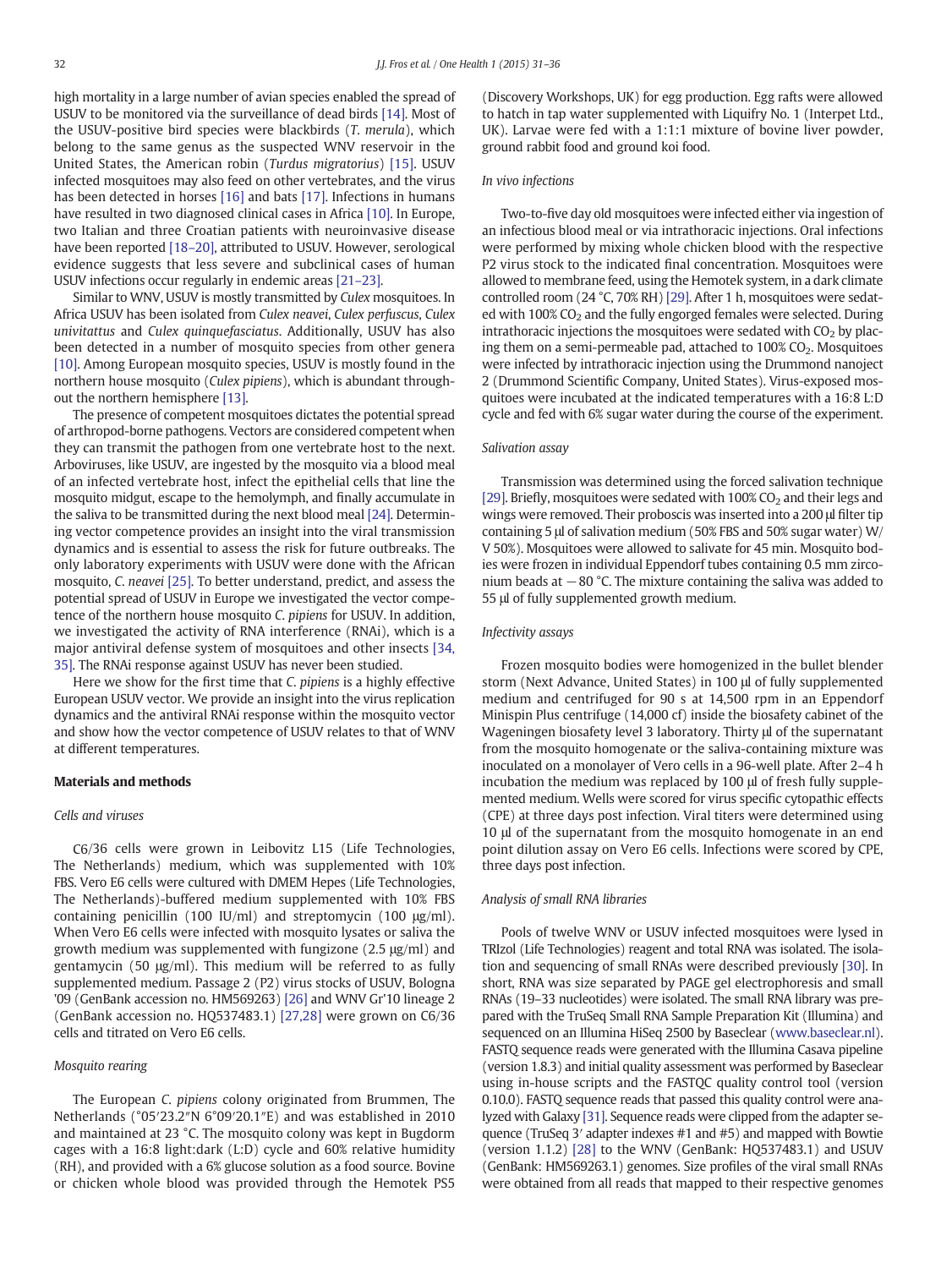<span id="page-2-0"></span>with no more than one mismatch. The genome distribution of 21-nt viral small RNAs shows the number of 5′ ends at each nucleotide position of the viral genome. Read counts for the size profiles and genome distributions were normalized against the total library and are presented as a percentage of the library. Probing piRNAs for an overlap bias was performed using the Mississippi Galaxy Instance available from [https://mississippi.](https://mississippi.snv.jussieu.fr/) [snv.jussieu.fr/](https://mississippi.snv.jussieu.fr/). The small RNA libraries were mapped to the WNV or USUV genomes using Bowtie2 and 25–30 nt reads were selected to calculate the overlap probability as described [\[32\]](#page-5-0). The nucleotide bias of the 25–30 nt viral small RNAs was determined using the Weblogo 3.3 tool available at the Galaxy main server.

#### Results

# C. pipiens is a highly competent vector for USUV

Recently we showed that C. pipiens from north-western Europe is a highly competent vector for pathogenic WNV isolates [\[29\].](#page-5-0) To evaluate vector competence of this mosquito for USUV, mosquitoes were offered a blood meal containing a 50% tissue culture infectious dose (TCID $_{50}$ ) of  $4 * 10<sup>7</sup>$  USUV or WNV per ml. The fully engorged females were maintained at 28 °C. Virus in the saliva of a mosquito is a prerequisite for transmission and therefore used as a proxy for transmission. We thus isolated saliva from individual mosquitoes at 14 dpi and detected infectious USUV or WNV particles by end-point dilution assays. The blood meal that contained WNV infected 46% of the mosquitoes, whereas the blood meal that contained USUV infected a significantly larger percentage (80%) of mosquitoes (Fig. 1A, Fisher's exact test,  $P < 0.05$ ). From the mosquitoes that ingested a WNV-containing blood meal, 33% had infectious WNV in their saliva, whereas a USUV containing blood meal resulted in 69% of mosquitoes with infectious saliva (Fig. 1A, Fisher's exact test  $P < 0.05$ ).

To circumvent the midgut infection barrier [\[33\],](#page-5-0) C. pipiens mosquitoes were inoculated intrathoracically with  $5.5 * 10<sup>3</sup>$  TCID<sub>50</sub> of either virus, resulting in infection and transmission rates of both WNV and USUV up to 100% (Fig. 1B). Taken together, USUV not only infects a large percentage of C. pipiens mosquitoes but also effectively disseminates into their saliva. This indicates that these WNV-competent mosquitoes are even more effective as vector for USUV than WNV. In addition, the differential infectivity and transmissibility of both viruses after an infectious blood meal but not after intrathoracic injection suggests that the midgut epithelial cells play a differentiating role that determines vector competence.

#### USUV replication in the mosquito vector

To investigate whether or not the increased dissemination of USUV relates to higher viral titers in the vector, the viral titers present in individual mosquito bodies were determined using end point dilution assays. Interestingly, mosquitoes that were orally infected with either WNV or USUV showed a similar variation in viral titers ([Fig. 2](#page-3-0), mean TCID<sub>50</sub> of 1.1  $*$  10<sup>6</sup> and 1.5  $*$  10<sup>6</sup> per ml, respectively). In contrast, intrathoracic injection of either WNV or USUV resulted in significantly different viral titers, with a mean TCID<sub>50</sub> of 8.1  $*$  10<sup>6</sup> and 2.7  $*$  10<sup>5</sup> per ml, respectively [\(Fig. 2](#page-3-0), Student t-test, P < 0.05). In addition, USUV displayed viral titers that were 30 times lower compared with WNV, but without compromising dissemination to the salivary glands. This suggests that the bottleneck for vector competence is presented by the midgut epithelium, which differentially affects viral replication of WNV and USUV.

# WNV and USUV produce viral siRNAs in infected C. pipiens

RNAi is activated by the recognition and cleavage of viral dsRNA into 21-nt small-interfering RNAs (siRNA) by the Dicer2 (DCR2) exoribonuclease [\[34,35\]](#page-5-0). To investigate whether or not the RNAi pathway is activated by WNV and USUV infections in C. pipiens, small RNAs were isolated from pools of WNV or USUV infected mosquitoes and analyzed using deep-sequencing. For both viruses, viral small RNA populations are strongly biased for 21 nucleotide siRNAs [\(Fig. 3](#page-3-0)A), which map across the entire viral genome both on the viral sense and antisense strand ([Fig. 3B](#page-3-0)). Recent reports have shown that a second class of small RNAs, known as viral PIWI-interacting RNAs (vpiRNAs), are produced in Aedes mosquitoes and mosquito cells in response to arbovirus infections. These small RNAs are 25–30 nt in size and, due to a specific amplification mechanism, known as the ping–pong loop, they can be distinguished by a characteristic sequence signature [36–[40\]](#page-5-0). The RNAi response against USUV infection has never been studied. Probing the 25–30 nucleotides viral small RNAs for this signature, we were unable to identify vpiRNAs derived from either WNV or USUV (Supplemental Fig. S1) in Culex mosquitoes. Thus, the siRNA pathway is the major small RNA pathway that targets these two viruses in C. pipiens mosquitoes upon infection.

#### USUV infection is more effective at higher ambient temperatures

C. pipiens mosquitoes are more competent for WNV at higher ambient temperatures [\[29\].](#page-5-0) While both USUV and WNV are endemic in parts of Mediterranean Europe, USUV also extends its distribution into central and northwestern parts of Europe. We hypothesized that the ambient temperature could differentially affect the vector competence to either virus.

Oral infections were performed by offering the mosquitoes a blood meal containing either USUV or WNV, with  $3.2 \times 10^7$  and  $2.2 \times 10^8$  $TCID<sub>50</sub>$  per ml, respectively. We chose to use higher WNV titers to compensate for the lower vector competence for WNV (Fig. 1). Fully engorged females were incubated at three different temperatures



Fig. 1. Culex pipiens is a highly competent vector for USUV. Mosquitoes were offered an infectious blood meal (A) or were injected (B) with either WNV or USUV. Fourteen days post infection mosquito saliva was collected and the mosquito body was homogenized in a cell culture medium. The mosquito homogenate and saliva were incubated on Vero E6 cells to detect the presence of either WNV or USUV in the mosquito bodies and saliva. Bars represent the percentage of positive samples. Asterisk indicates a significant difference (Fisher's exact test,  $P < 0.05$ ).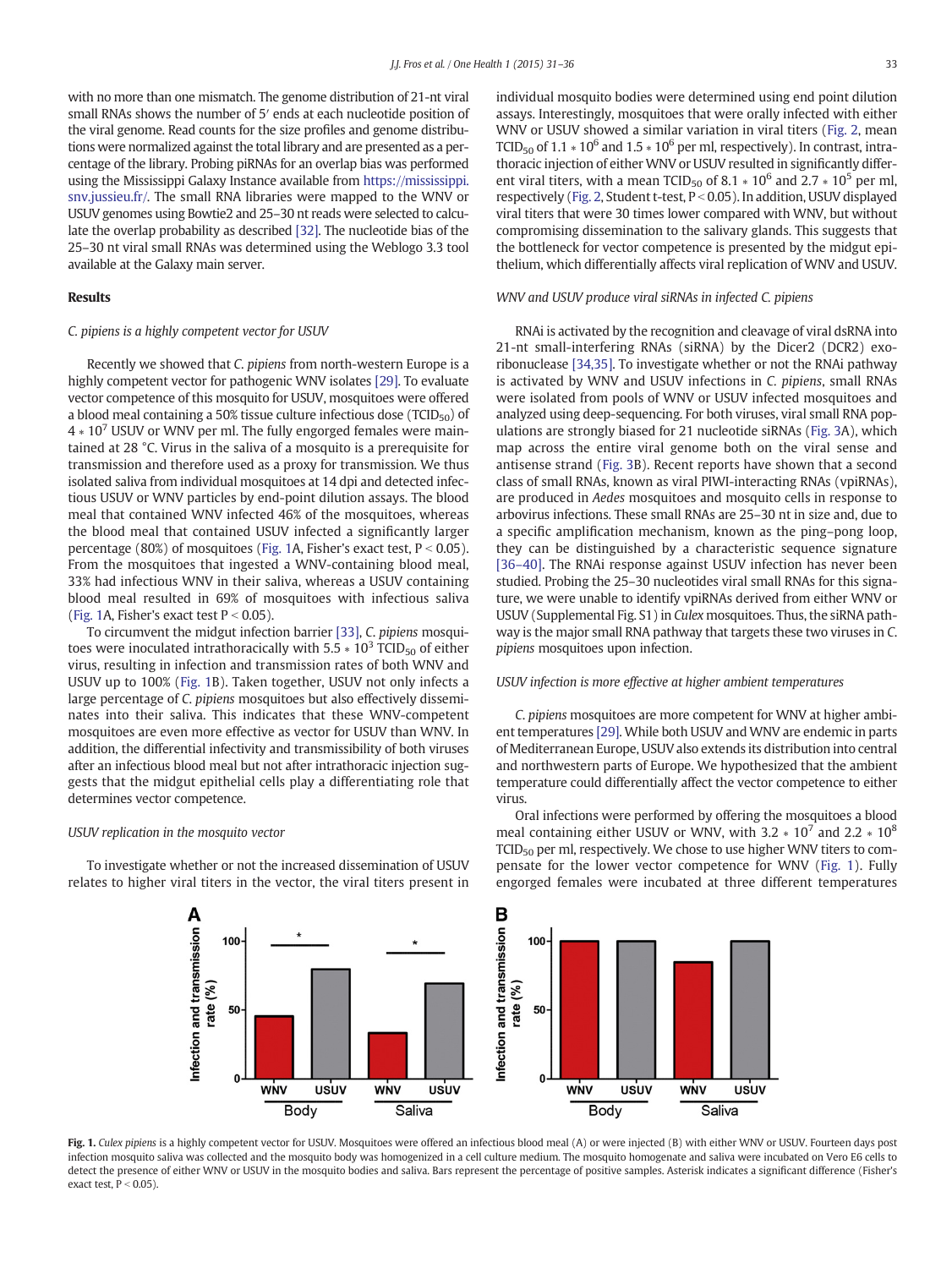<span id="page-3-0"></span>

Fig. 2. USUV and WNV replicate to equally high titers in *Culex pipiens* after an infectious blood meal but not after injection of the viruses. Homogenates from infected mosquitoes were used in end point dilution assays and the tissue culture infectious dose 50% (TCID<sub>50</sub>)/ml was determined. Data points represent individual mosquitoes infected with either USUV or WNV via the indicated route. Lines show the mean and whiskers the standard error of the mean. Asterisk indicates a significant difference (t-test,  $P < 0.05$ ).

(18 °C, 23 °C and 28 °C). These temperatures represent the mean diurnal summer (July–August) temperature in northwestern Europe, an intermediate temperature, and the mean diurnal summer temperature for Mediterranean Europe, respectively [\[41\].](#page-5-0) After two weeks the mosquitoes were homogenized and the respective viruses were detected. WNV displayed higher infection rates at higher temperatures, infecting 17% at 18 °C, 43% at 23 °C and 58% at 28 °C (Fig. 4, open symbols). At lower temperatures USUV infected a similar percentage of mosquitoes (11% at 18 °C and 53% at 23 °C). Interestingly, at 28 °C, 90% of the mosquitoes were infected with USUV (Fig. 4, closed symbols), which was significantly more as compared with the 58% for WNV (Fisher's exact test,  $P < 0.01$ ). This was especially significant as the titer used for USUV in the infectious blood meals was seven times lower. This indicates that USUV is highly infectious for European C. pipiens



Fig. 4. r. After infectious blood meals, engorged mosquitoes were incubated at three different temperatures for fourteen days, before determining the presence of WNV and USUV. Data points indicate the percentage of infected mosquitoes from the total sample size ( $n > 25$ ). Asterisks indicate significant differences between the temperatures ( $*P < 0.001$ , Fisher's exact test, for both WNV and USUV) and between WNV and USUV at 28 °C ( $*$ <sup>+</sup> $P$  < 0.01, Fisher's exact test).

mosquitoes and that temperature differentially affects the susceptibility of mosquitoes to either USUV or WNV.

### Discussion

Here we show for the first time that USUV not only infects C. pipiens, but also effectively disseminates and accumulates in its saliva. In the field USUV is mostly detected in Culex species mosquitoes, although it has also been found in mosquitoes from four other genera within the family of Culicidae. To what extent mosquitoes from these genera may contribute to the dispersal of USUV is unclear. In southern Europe, USUV was detected in C. pipiens, which is the most abundant mosquito species in Europe and a competent WNV vector [\[10,13,29\]](#page-4-0). Northern Europe has a second abundant Culex species: Culex torrentium. It



Fig. 3. RNAi activity in WNV and USUV infected mosquitoes. (A) Size profile of the small RNAs mapping to the genome of WNV (left panel) or USUV (right panel). Reads mapping to the positive viral RNA strand (black) are shown above and reads mapping to the negative strand (gray) below the x-axes. (B) Genome distribution of 21 nucleotides vsiRNAs across the WNV (left panel) or USUV (right panel) genomes. Reads that map the positive strands are depicted in red, reads that map to the negative strands are depicted in blue. The number of small RNA reads in A and B was normalized against the total size of the library and is displayed as the percentage of the library.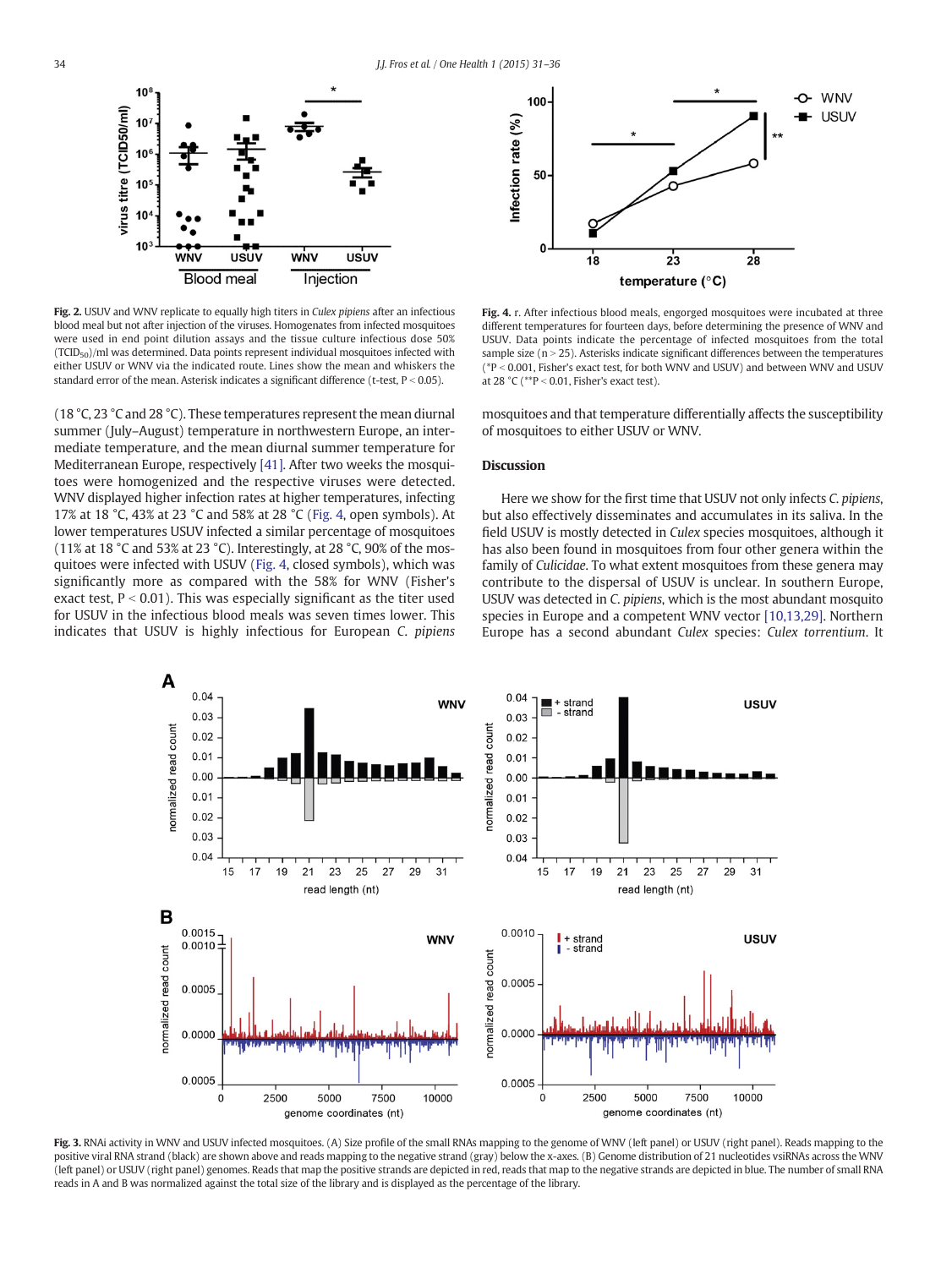<span id="page-4-0"></span>would be interesting to investigate whether this mosquito species can act as a transmission vector for USUV and if, to what extent.

In addition to competent USUV vectors, sufficient vertebrate species are required as amplifying hosts. Susceptible bird species are prevalent in Europe as USUV has been detected in a large number of avian species, most notably within the Turdus genus [9,14]. In addition to birds, other vertebrates can become infected with USUV. Like WNV, humans and horses are incidental hosts. Whether bats develop viral titers that are high enough to contribute to the dispersal of USUV is unknown, but if this is a reservoir it could dramatically influence transmission model predictions [17]. Experimental WNV infections in birds can result in viremia above  $10^9$  plaque forming units per ml, which is sufficient to infect blood feeding mosquitoes [\[27,42\]](#page-5-0). In the experiments presented here, the chicken blood used for infectious blood meals contained USUV titers of maximally  $4 * 10^7$  TCID<sub>50</sub> per ml. Higher titers in the blood of USUV infected birds may further increase the percentage of vectors able to transmit USUV after blood feeding.

Both USUV and WNV disseminated into the saliva of up to 100% of mosquitoes that were intrathoracically injected with either virus [\(Fig. 1](#page-2-0)B). Interestingly, the viral titers that are present in orally infected mosquitoes were variable, whereas infection by injection displayed only a limited variation [\(Fig. 2\)](#page-3-0). This suggests that the midgut acts as the major bottleneck for dissemination of the virus. Potentially, the induction of antiviral responses, and/or selective pressure for certain viral quasi species may influence subsequent viral replication and dissemination. Injection of WNV also resulted in titers that were higher than those of blood fed or USUV-injected mosquitoes. Together with the lower vector competence, this suggests that the barriers in the midgut epithelial cells of C. pipiens are more effective against WNV as compared with USUV.

Small RNA pathways are key to antiviral immunity in insects, including mosquitoes. In response to WNV infections, virus-derived siRNAs (vsiRNA) have been detected in C. quinquefasciatus [\[43\]](#page-5-0). We show that both WNV and USUV elicit a strong RNAi response by displaying the DCR2 dependent vsiRNAs of 21 nucleotides, which map to both the genomic positive RNA strand and the complementary negative strand. We did not identify vpiRNAs derived from WNV or USUV. These viral small RNAs have until now only been identified in Aedes mosquitoes, primarily for viruses of the Togaviridae and Bunyaviridae families [\[36,37,39,](#page-5-0) [40\].](#page-5-0) Yet, vpiRNA production from both dengue virus and cell fusing agent virus (both Flaviviridae) has been suggested to occur in RNAi-deficient cells [\[44\]](#page-5-0). The lack of vpiRNAs in the infection models presented here could therefore be attributed to an inability of Culex mosquitoes to process viral RNA into vpiRNAs or to flaviviral RNA being an inferior substrate for vpiRNA production. Thus, our data suggest that siRNAmediated RNA interference is the major small RNA pathway targeting WNV and USUV in C. pipiens mosquitoes. Yet, there were no apparent differences in vsiRNA levels that could explain the differential transmission rates between the two viruses.

Despite the observed differences in infectivity and transmissibility, both WNV and USUV can effectively be transmitted by C. pipiens. However, their distribution throughout Europe only has a limited overlap. The dispersal of WNV has a strong correlation with mean summer temperatures, which can be explained by the vector competence for WNV at the corresponding temperatures [\[29\].](#page-5-0) USUV activity is also found in more temperate regions, but surprisingly the infectivity in C. pipiens showed a strong temperature dependency, which was more pronounced than for WNV. In the experiments presented here, we used a constant incubation temperature that represented a mean summer temperature. However, diurnal temperature fluctuations around this mean may have additional effects on the vector competence. Indeed, the vector competence of Ae. aegypti for dengue virus is influenced by the diurnal temperature range. Fluctuations around lower mean temperatures ( $\langle$ 18 °C) increased the vector competence in comparison with mosquitoes that were incubated at identical, yet constant, mean temperatures [\[45\].](#page-5-0) Because C. pipiens is more competent for USUV at higher temperatures, temperature fluctuations above a relatively low mean may still enable USUV to have a higher vectorial capacity compared with WNV, but this needs further experimental evidence. Other factors involved in transmission are e.g., population density of vectors and amplifying hosts (birds), mosquito survival and host feeding behavior of C. pipiens.

In conclusion, both USUV and WNV can be transmitted by European C. pipiens mosquitoes, with increased oral infection rates at higher temperatures. At higher temperatures, however, C. pipiens is significantly more competent for USUV than for WNV.

Supplementary data to this article can be found online at [http://dx.](http://dx.doi.org/10.1016/j.onehlt.2015.08.002) [doi.org/10.1016/j.onehlt.2015.08.002](http://dx.doi.org/10.1016/j.onehlt.2015.08.002).

# Acknowledgments

We thank Corinne Geertsema and Els Roode for technical support concerning the BSL3 Laboratory. We would like to thank Christophe Antoniewski, the ARTbio bioinformatics analyses platform of the Institut de Biologie, Paris Seine and the <http://mississippi.fr> Galaxy server for sharing their bioinformatics tools. This work is supported by the European 195 Community's Seventh Framework Programme (FP7 VECTORIE project number 261466).

#### References

- [1] [M.C. Paty, Dengue fever in mainland France, Arch. Pediatr. 21 \(2014\) 1274](http://refhub.elsevier.com/S2352-7714(15)00006-3/rf0005)–1278.
- [2] [G. Rezza, L. Nicoletti, R. Angelini, R. Romi, A.C. Finarelli, M. Panning, et al., Infection](http://refhub.elsevier.com/S2352-7714(15)00006-3/rf0010) [with chikungunya virus in Italy: an outbreak in a temperate region, Lancet 370](http://refhub.elsevier.com/S2352-7714(15)00006-3/rf0010) [\(2007\) 1840](http://refhub.elsevier.com/S2352-7714(15)00006-3/rf0010)–1846.
- [3] [M. Grandadam, V. Caro, S. Plumet, J.M. Thiberge, Y. Souares, A.B. Failloux, et al.,](http://refhub.elsevier.com/S2352-7714(15)00006-3/rf0015) [Chikungunya virus, southeastern France, Emerg. Infect. Dis. 17 \(2011\) 910](http://refhub.elsevier.com/S2352-7714(15)00006-3/rf0015)–913.
- [4] [E. Delisle, C. Rousseau, B. Broche, I. Leparc-Goffart, G. L'Ambert, A. Cochet, et al.,](http://refhub.elsevier.com/S2352-7714(15)00006-3/rf0020) [Chikungunya outbreak in Montpellier, France, September to October 2014, Euro](http://refhub.elsevier.com/S2352-7714(15)00006-3/rf0020) [Surveill. 20 \(2015\).](http://refhub.elsevier.com/S2352-7714(15)00006-3/rf0020)
- [5] [F. Schaffner, A. Mathis, Dengue and dengue vectors in the WHO European region:](http://refhub.elsevier.com/S2352-7714(15)00006-3/rf0025) [past, present, and scenarios for the future, Lancet Infect. Dis. 14 \(2014\) 1271](http://refhub.elsevier.com/S2352-7714(15)00006-3/rf0025)–1280.
- [6] [F. Magurano, M.E. Remoli, M. Baggieri, C. Fortuna, A. Marchi, C. Fiorentini, et al., Cir](http://refhub.elsevier.com/S2352-7714(15)00006-3/rf0030)[culation of West Nile virus lineages 1 and 2 during an outbreak in Italy, Clin.](http://refhub.elsevier.com/S2352-7714(15)00006-3/rf0030) [Microbiol. Infect. 18 \(2012\) E545](http://refhub.elsevier.com/S2352-7714(15)00006-3/rf0030)–E547.
- [E.B. Hayes, N. Komar, R.S. Nasci, S.P. Montgomery, D.R. O'Leary, G.L. Campbell,](http://refhub.elsevier.com/S2352-7714(15)00006-3/rf0035) [Epidemiology and transmission dynamics of West Nile virus disease, Emerg. Infect.](http://refhub.elsevier.com/S2352-7714(15)00006-3/rf0035) [Dis. 11 \(2005\) 1167](http://refhub.elsevier.com/S2352-7714(15)00006-3/rf0035)–1173.
- [8] Prevention CfDCa, West Nile virus disease cases and deaths reported to CDC by year and clinical presentation, 1999–2013. Atlanta, [http://www.cdc.gov/2](http://www.cdc.gov/)014 available at.
- [9] [H. Weissenbock, J. Kolodziejek, A. Url, H. Lussy, B. Rebel-Bauder, N. Nowotny,](http://refhub.elsevier.com/S2352-7714(15)00006-3/rf0045) [Emergence of Usutu virus, an African mosquito-borne](http://refhub.elsevier.com/S2352-7714(15)00006-3/rf0045) flavivirus of the Japanese [encephalitis virus group, central Europe, Emerg. Infect. Dis. 8 \(2002\) 652](http://refhub.elsevier.com/S2352-7714(15)00006-3/rf0045)–656.
- [10] [B. Nikolay, M. Diallo, C.S. Boye, A.A. Sall, Usutu virus in Africa, Vector Borne Zoonotic](http://refhub.elsevier.com/S2352-7714(15)00006-3/rf0050) Dis. 11 (2011) 1417–[1423 \(Larchmont, NY\)](http://refhub.elsevier.com/S2352-7714(15)00006-3/rf0050).
- [11] [A. Vazquez, M. Jimenez-Clavero, L. Franco, O. Donoso-Mantke, V. Sambri, M. Niedrig,](http://refhub.elsevier.com/S2352-7714(15)00006-3/rf0055) [et al., Usutu virus: potential risk of human disease in Europe, Euro Surveill. 16](http://refhub.elsevier.com/S2352-7714(15)00006-3/rf0055) [\(2011\).](http://refhub.elsevier.com/S2352-7714(15)00006-3/rf0055)
- [12] [M.M. Garigliany, D. Marlier, K. Tenner-Racz, M. Eiden, D. Cassart, F. Gandar, et al., De](http://refhub.elsevier.com/S2352-7714(15)00006-3/rf0060)[tection of Usutu virus in a bull](http://refhub.elsevier.com/S2352-7714(15)00006-3/rf0060)finch (Pyrrhula pyrrhula) and a great spotted woodpecker (Dendrocopos major[\) in north-west Europe, Vet. J. 199 \(2014\) 191](http://refhub.elsevier.com/S2352-7714(15)00006-3/rf0060)–193.
- [13] [O. Engler, G. Savini, A. Papa, J. Figuerola, M.H. Groschup, H. Kampen, et al., European](http://refhub.elsevier.com/S2352-7714(15)00006-3/rf0065) [surveillance for West Nile virus in mosquito populations, Int. J. Environ. Res. Public](http://refhub.elsevier.com/S2352-7714(15)00006-3/rf0065) [Health 10 \(2013\) 4869](http://refhub.elsevier.com/S2352-7714(15)00006-3/rf0065)–4895.
- [14] [S. Chvala, T. Bakonyi, C. Bukovsky, T. Meister, K. Brugger, F. Rubel, et al., Monitoring](http://refhub.elsevier.com/S2352-7714(15)00006-3/rf0070) [of Usutu virus activity and spread by using dead bird surveillance in Austria, 2003](http://refhub.elsevier.com/S2352-7714(15)00006-3/rf0070)– [2005, Vet. Microbiol. 122 \(2007\) 237](http://refhub.elsevier.com/S2352-7714(15)00006-3/rf0070)–245.
- [15] [A.M. Kilpatrick, P. Daszak, M.J. Jones, P.P. Marra, L.D. Kramer, Host heterogeneity](http://refhub.elsevier.com/S2352-7714(15)00006-3/rf0075) [dominates West Nile virus transmission, Proc. Biol. Sci. 273 \(2006\) 2327](http://refhub.elsevier.com/S2352-7714(15)00006-3/rf0075)–2333.
- [16] [L. Barbic, T. Vilibic-Cavlek, E. Listes, V. Stevanovic, I. Gjenero-Margan, S. Ljubin-](http://refhub.elsevier.com/S2352-7714(15)00006-3/rf0080)[Sternak, et al., Demonstration of Usutu virus antibodies in horses, Croatia, Vector](http://refhub.elsevier.com/S2352-7714(15)00006-3/rf0080) [Borne Zoonotic Dis. 13 \(2013\) 772](http://refhub.elsevier.com/S2352-7714(15)00006-3/rf0080)–774 (Larchmont, NY).
- [17] [D. Cadar, N. Becker, M. Campos Rde, J. Borstler, H. Jost, J. Schmidt-Chanasit, Usutu](http://refhub.elsevier.com/S2352-7714(15)00006-3/rf0085) [virus in bats, Germany, 2013, Emerg. Infect. Dis. 20 \(2014\) 1771](http://refhub.elsevier.com/S2352-7714(15)00006-3/rf0085)–1773.
- [18] [M. Santini, T. Vilibic-Cavlek, B. Barsic, L. Barbic, V. Savic, V. Stevanovic, et al., First](http://refhub.elsevier.com/S2352-7714(15)00006-3/rf0090) [cases of human Usutu virus neuroinvasive infection in Croatia, August](http://refhub.elsevier.com/S2352-7714(15)00006-3/rf0090)–September [2013: clinical and laboratory features, Journal of Neurovirol. 21 \(2015\) 92](http://refhub.elsevier.com/S2352-7714(15)00006-3/rf0090)–97.
- [19] [F. Cavrini, P. Gaibani, G. Longo, A.M. Pierro, G. Rossini, P. Bonilauri, et al., Usutu virus](http://refhub.elsevier.com/S2352-7714(15)00006-3/rf0095) [infection in a patient who underwent orthotropic liver transplantation, Italy, Au](http://refhub.elsevier.com/S2352-7714(15)00006-3/rf0095)gust–[September 2009, Euro Surveill. 14 \(2009\).](http://refhub.elsevier.com/S2352-7714(15)00006-3/rf0095)
- [20] [M. Pecorari, G. Longo, W. Gennari, A. Grottola, A. Sabbatini, S. Tagliazucchi, et al.,](http://refhub.elsevier.com/S2352-7714(15)00006-3/rf0100) [First human case of Usutu virus neuroinvasive infection, Italy, August](http://refhub.elsevier.com/S2352-7714(15)00006-3/rf0100)–September [2009, Euro Surveill. 14 \(2009\).](http://refhub.elsevier.com/S2352-7714(15)00006-3/rf0100)